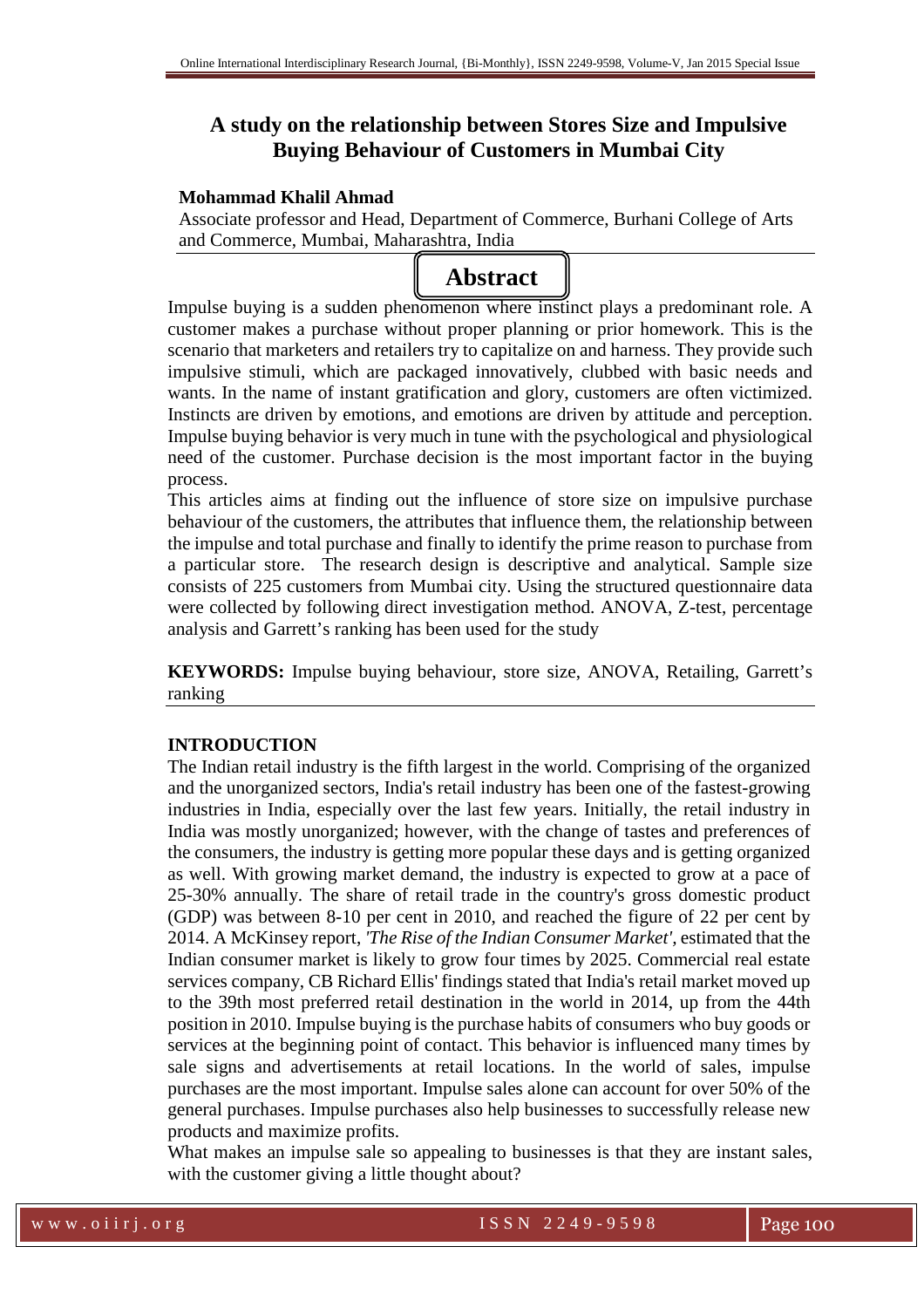#### ❖Price

❖Reliability

❖Usefulness

Impulse sales are determined by 3 separate factors. These are:

❖First impression

❖Availability

❖Ease of purchasing

By using these 3 factors, retailers can work to encourage impulse purchases.

Impulse buying is a sudden phenomenon where instinct plays a predominant role. A customer makes a purchase without proper planning or prior homework. This is the scenario that marketers and retailers try to capitalize on and harness. They provide such impulsive stimuli, which are packaged innovatively, clubbed with basic needs and wants. In the name of instant gratification and glory, customers are often victimized. Instincts are driven by emotions, and emotions are driven by attitude and perception.

Impulse buying alters the normal decision making modules in consumers' mental space and rapture all consumer behavior philosophies. Consumer mental accounting is a process by which a customer codes, categorizes, and evaluates the financial outcome of a choice. Impulse upsets all the logical sequence of the consumers' actions, and then is replaced with an irrational moment of self-gratification and hence, alters the age old time-tested theories. Impulse items appeal to the emotional side of consumers. Some items bought on impulse are not considered functional or necessary in the consumers' lives.

According to the American Marketing Association: *"A purchase behavior is assumed to be made without prior planning or thought. Often, it is claimed, impulse buying involves an emotional reaction to the stimulus object (product, packaging, point-of-purchase display, or whatever) in addition to the simple acquisition act."*  Sometimes, customers are not able to express the selection of their brand and might not be aware of his internal decision making. However, an unconscious decision-making process takes place in his mind, which is influenced by cognition and experience. Thus, impulse buying behavior is very much in tune with the psychological and physiological need of the customer. Purchase decision is the most important factor in the buying process.

# **REVIEW OF LITERATURE**

Mattila (2008) reported the role of environmentally induced stimulation in influencing impulse buying. In addition, the author sought to investigate the impact of two social factors (perceived crowding and employee friendliness) on unplanned purchases. A wide variety of retail outlets in Singapore were selected as the context for this field study. Over-stimulation has a positive impact on impulse purchases. It indicates that perceived crowding and employee friendliness jointly influence impulse buying, and hence, these two factors need to be considered together in the store design. The retailers are fully aware of the power of impulse buying in enhancing their revenues, yet little is known about how the store environment influences unplanned purchases.

Cobb reported that impulse purchasing has long been considered a significant form of consumer buying action. Three types of grocery shoppers were identified based on the amount of product categories and specific brand planning, which occurs prior to entering the store. The findings provided some interesting insights into planned versus impulse purchase behavior.

Richens (2009) reported Marks and Spencer's Plan A, a comprehensive sustainability strategy with 100 commitments to improve performance on the environment and social

w w w . o i i r j . o r g I S S N 2 2 4 9 - 9 5 9 8 Page 101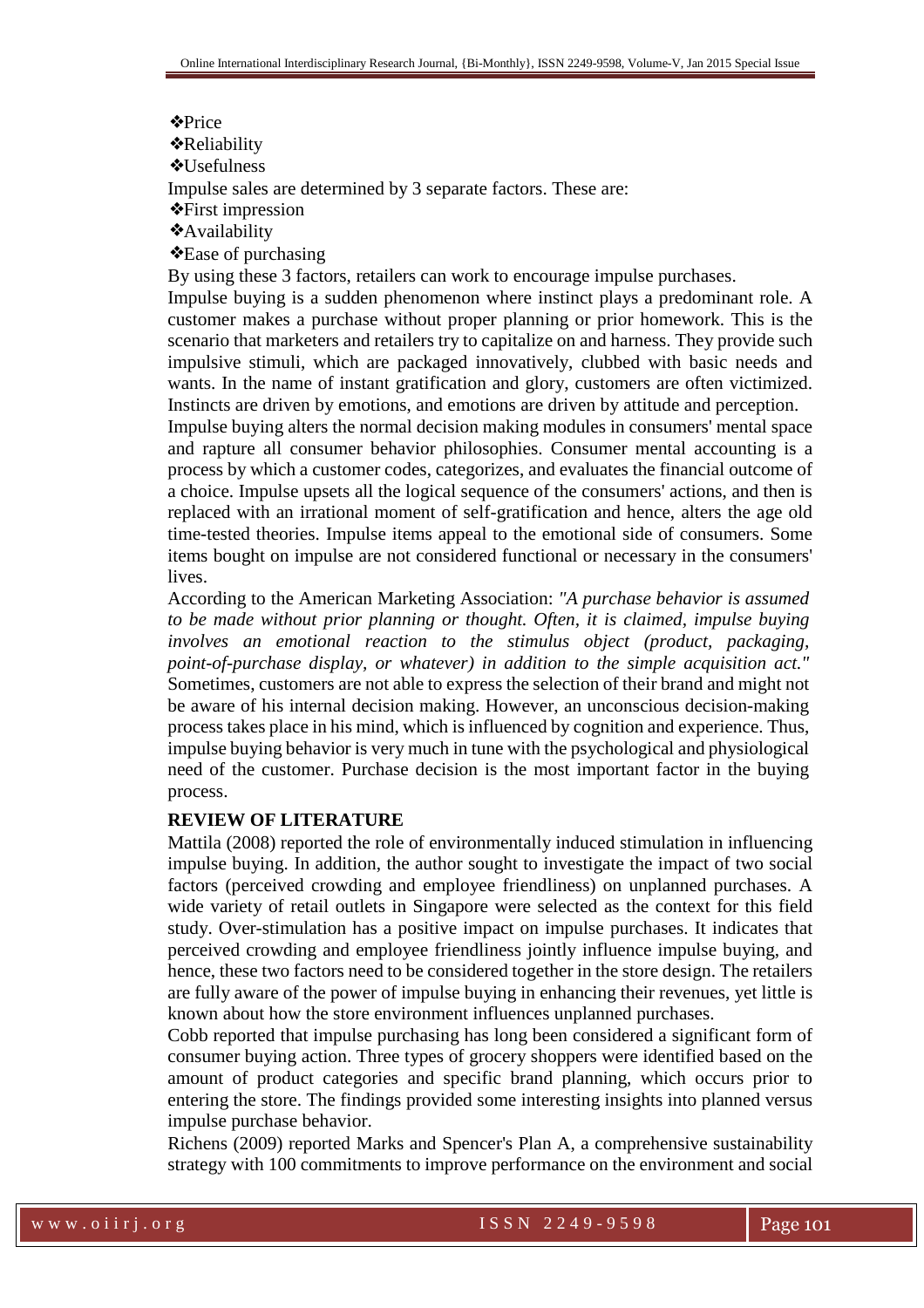sectors. The initiatives undertaken by the company included its purchase of electricity from grid electricity suppliers under green tariffs and a campaign to connect their customers' buying habits with environmental issues. It indicated M&S's continuing commitment to improve its performance as it reached the halfway mark of Plan A, despite the difficulty in delivering its major parts.

# **PROBLEM STATEMENT**

To find out whether the size of a store has any role in influencing impulse purchases, and also to find out whether the personal profile of a customer has any role to play in impulse purchasing, and the study also examines the attributes of the source that influences impulse purchases.

#### **OBJECTIVES**

❖To find out whether the store size influences the impulse purchase.

❖To find out the relation between the impulse and the total purchase.

❖To find out the attributes that influences the impulse purchase.

❖To identify the primary reason to purchase the product from a particular store (i.e., Small, Medium & Big store).

# **RESEARCH METHODOLOGY**

The research design is descriptive and analytical. The sample size refers to the number of items to be selected from the universe to constitute the sample. Sizes of 225 customers in Mumbai city were taken as the sample for the study. The stores were classified based on their size as large, medium and small. The stores with an area of around 10000 sq fit were classified as small stores .stores with an area of 10000 to 40000 sq fit were classified as medium stores, and stores with an area of more than 40000 sq ft were classified as large stores . From each kind of store, 75 customers were interviewed. Using a structured questionnaire, data were collected from the respondents by following the direct oral investigation method. The study was conducted during the period of October, 2013 to January, 2014. The Statistical tools used for the study included ANOVA, Rank Correlation, Z-test, Percentage Analysis, and Garrett's ranking

**Garrett's Ranking Method:** Garrett's ranking method is a kind of ranking method used in research to find out the ranks between various attributes. The percentage position is calculated as:

#### **100 (R-0.5) /N**

Percentage position = N where  $R = Rank$ 

*N=* Number of factors to be ranked.

The percentage position of each rank is converted into scores by referring to tables given by Garrett and Woodworth. Then for each factor, the ranks given by respondents are multiplied with their corresponding scores, and it is summed up.

#### **HYPOTHESES**

- HI: The Size of the store does not influence the impulse purchase decision.
- H2: Personal profile of the customer does not influence the impulse purchase decision.
- H3: Amount of impulse purchase and total purchase are independent of each other.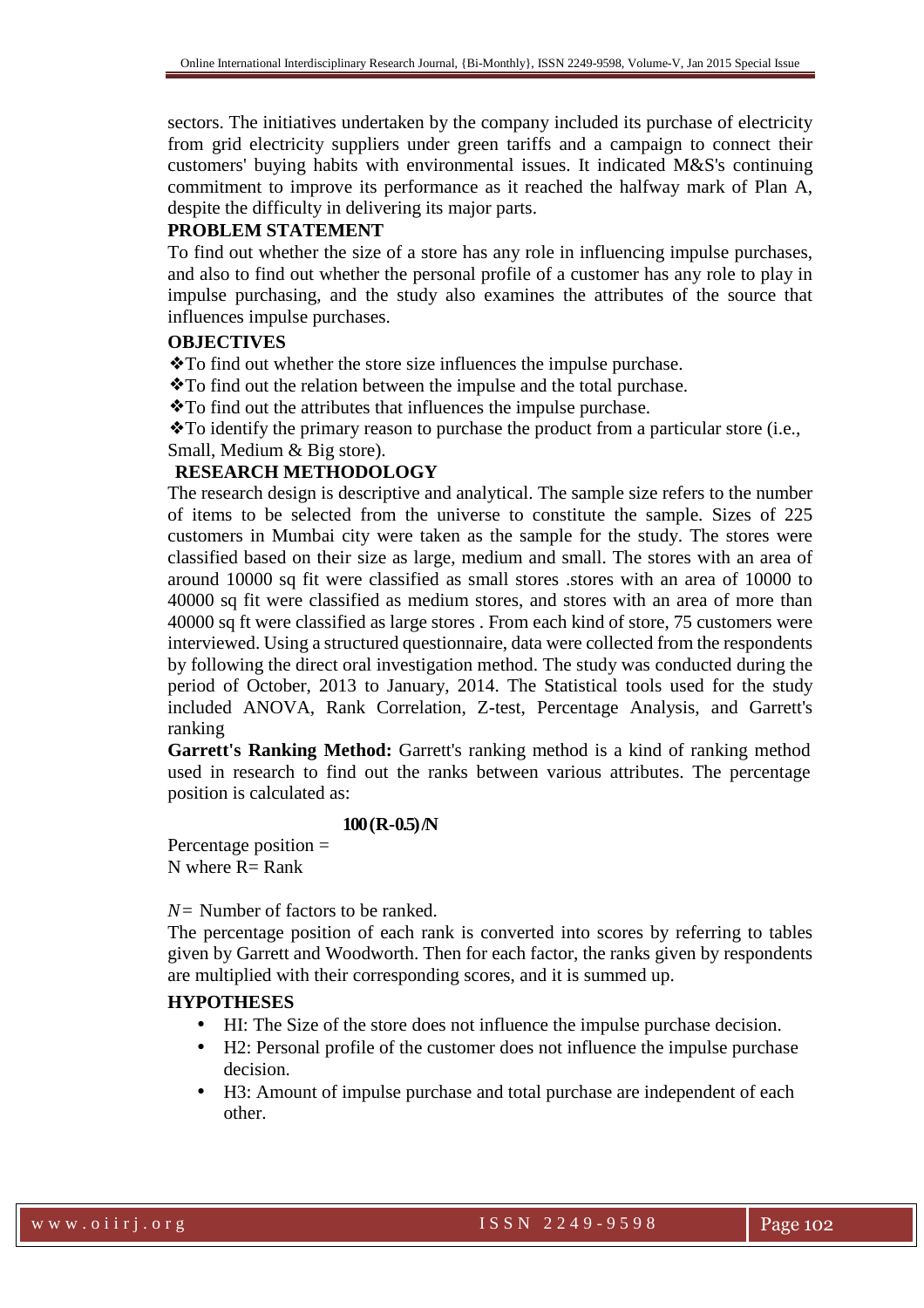# **ANALYSIS & RESULTS**

• **Impulse Purchase and Size of the Store:** Impulse purchases by customers may be influenced by the size of the store. To find out whether this hypothesis (HI) is true (Table 1), the ANOVA technique was applied to find out the significant difference between the average amount spent on impulse purchases in large, medium and small stores (Table 2).

| Table 1: Average Amount Spent Vs. Size Of The |                       |  |
|-----------------------------------------------|-----------------------|--|
| <b>Store</b>                                  |                       |  |
| Size of the store                             | <b>Average amount</b> |  |
|                                               | spent $(Rs.)$         |  |
| Large                                         | 174.36                |  |
| Medium                                        | 87.67                 |  |
| Small                                         | 49 47                 |  |

Since Sig  $(p)$  < 0.05, the level of significance of the null hypothesis - that the average amount spent on impulse purchases remains the same in three kinds of stores was rejected. To find out in which store (as per the size), the impulse purchasing was more, the Post-Hoc test was applied (Table 3).

|                          | Table 2: ANOVA Results - Impulse Purchases With Reference To |                             |             |           |            |
|--------------------------|--------------------------------------------------------------|-----------------------------|-------------|-----------|------------|
| <b>Size of the Store</b> |                                                              |                             |             |           |            |
|                          | Sum of                                                       | Df.                         | <b>Mean</b> | frequen   | significan |
|                          | squares                                                      |                             | square      | <b>CV</b> | <b>ce</b>  |
| <b>Between</b>           | 614333                                                       | $\mathcal{D}_{\mathcal{L}}$ | 307166      | 27.968    |            |
| groups                   |                                                              |                             |             |           |            |
| Within                   | 2438165                                                      | 222                         | 10982.7     |           |            |
| groups                   |                                                              |                             |             |           |            |
| <b>Total</b>             | 3052498                                                      | 224                         |             |           |            |

| <b>Table: 3 Post-Hoc Test Results - Impulse Purchases With</b><br><b>Reference To Size of the Store</b> |           |                        |        |  |
|---------------------------------------------------------------------------------------------------------|-----------|------------------------|--------|--|
| (i) store                                                                                               | (j) store | <b>Mean difference</b> | Sig(p) |  |
| Large                                                                                                   | Medium    | $86.69*$               |        |  |
|                                                                                                         | Small     | 124.89*                |        |  |
| Medium                                                                                                  | Small     | $38.20*$               |        |  |

The significance level indicated that all mean differences are significant. This means that impulse purchases were significantly more in large stores, as compared to medium and small stores. Furthermore, it was significantly more in medium sized stores, than in small stores. Hence, it was concluded that definitely, the size of the store has a positive effect on impulse purchases (Table 3).

• **Influence of Gender and Marital Status on Impulse Purchases**: To find out whether gender and marital status have any impact on impulse purchases, the Z-test analysis was done (Refer to Table 4).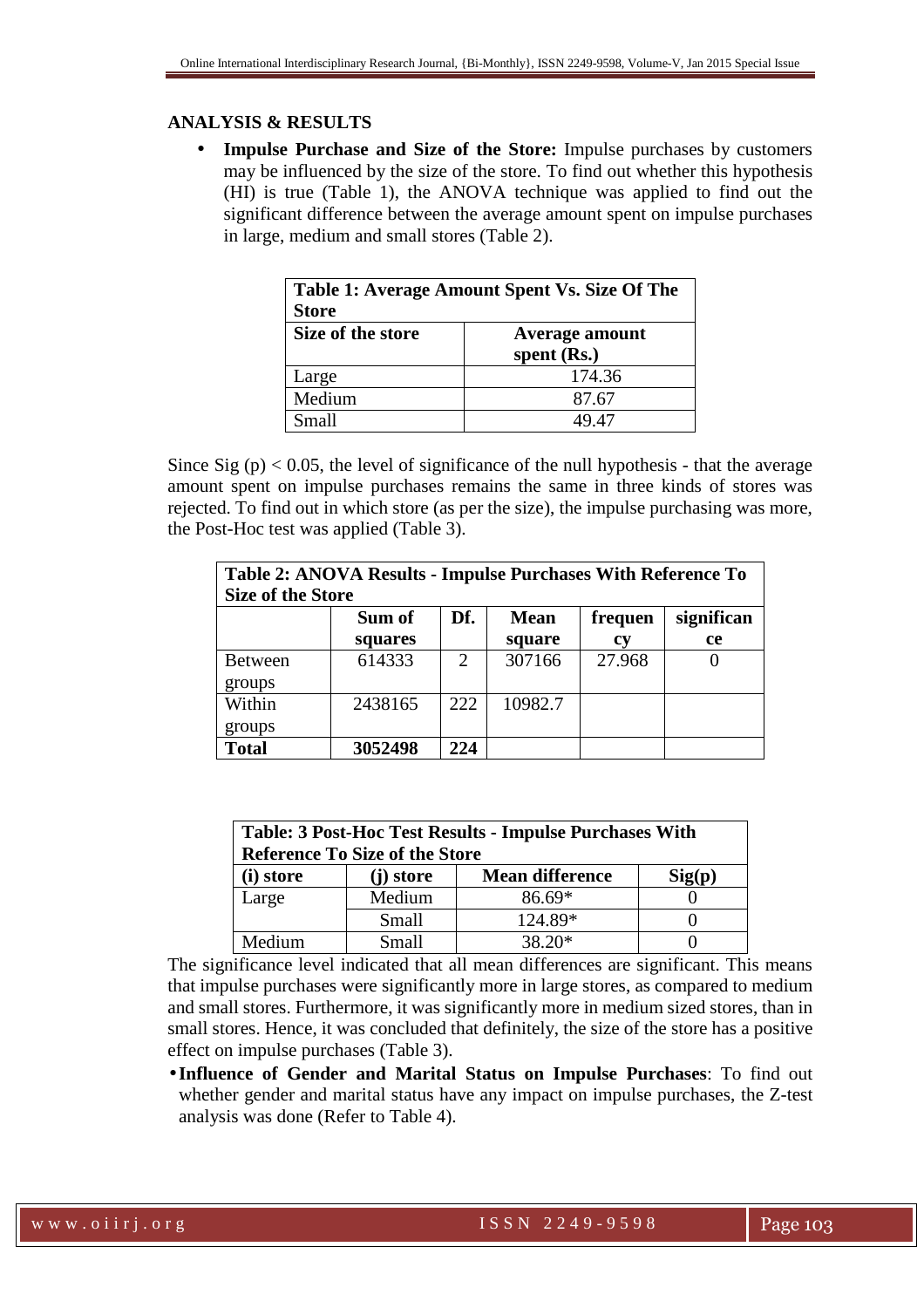| <b>Table: 4 ANOVA Results - Influence of Gender And Marital</b> |           |             |       |                          |  |
|-----------------------------------------------------------------|-----------|-------------|-------|--------------------------|--|
| <b>Status On Impulse Purchases</b>                              |           |             |       |                          |  |
|                                                                 |           | <b>Mean</b> | 1Z01  | $\text{Sig}(\mathbf{p})$ |  |
| Gender                                                          | Male      | 100.59      | 0.399 | 0.69                     |  |
|                                                                 | Female    | 106.82      |       |                          |  |
| Marital                                                         | Married   | 109.82      | 0.821 | 0.412                    |  |
| Status                                                          | Unmarried | 96.14       |       |                          |  |

As the sig (p)>0.05, the null hypothesis that male and female, married and unmarried respondents make equal amounts of impulse purchases was accepted.

•**Garrett's Ranking and Rank Correlation:** There may be several reasons for purchasing products in a store. To f out the major reason for purchasing the products, the respondents were asked to rate the reasons for making a purchase - from 1 to 6 from their point of view (Perception). The Table 5 presents the ranks given by the respondents to large, medium and small stores. The ranks were obtained by applying Garrett's ranking method (Table 5). To find out which stores' customers have the same attitude towards ranking the reasons, rank correlation was found. The following the rank correlations:  $R_{bm}O.83$ ;  $Rbs=0.71$ 

Rms--0.91

# **Table: 5 Reasons for Purchasing the Products in a Particular Store**

| <b>Factors</b>     | <b>Big store</b> | <b>Medium store</b> | <b>Small store</b> |
|--------------------|------------------|---------------------|--------------------|
| <b>Brand Image</b> |                  |                     | 5.5                |
| <b>Store Size</b>  |                  |                     | 5.5                |
| Price              |                  |                     |                    |
| Customer           |                  |                     |                    |
| Service            |                  |                     |                    |
| Availability       |                  |                     |                    |
| Quality            |                  |                     |                    |

The analysis reveals that customers of medium and small stores ranked the reasons in a similar mariner. They ranked Customer Service as the primary reason (rank 1) for making a purchase decision. Generally, from all customers' point of view, customer service, product quality, and availability of products are the major reasons for buying products in a store.

|                                                                                                                                                   | <b>Table 6: Factors Influencing The Impulse Purchasing Behaviour</b><br>of Customers |    |    |    |    |
|---------------------------------------------------------------------------------------------------------------------------------------------------|--------------------------------------------------------------------------------------|----|----|----|----|
| <b>Product</b><br><b>Product</b><br>Need of the<br><b>Factor</b><br><b>Store</b><br>Large<br>variety<br>ambience<br>price<br>display<br>hour<br>s |                                                                                      |    |    |    |    |
| Large                                                                                                                                             | 0.25                                                                                 | 29 | 13 | 30 | 31 |
| Mediu                                                                                                                                             | 13                                                                                   | 18 | 25 | 12 | 26 |
| m                                                                                                                                                 |                                                                                      |    |    |    |    |
| Small                                                                                                                                             |                                                                                      | 23 | 19 |    | 26 |

• **Factors Influencing Impulse Purchasing Behaviour:** Generally, impulse purchases are influenced by the factors -Product display, Product price, Need of the hour, etc. To find out which factor influence the impulse purchasing behavior of the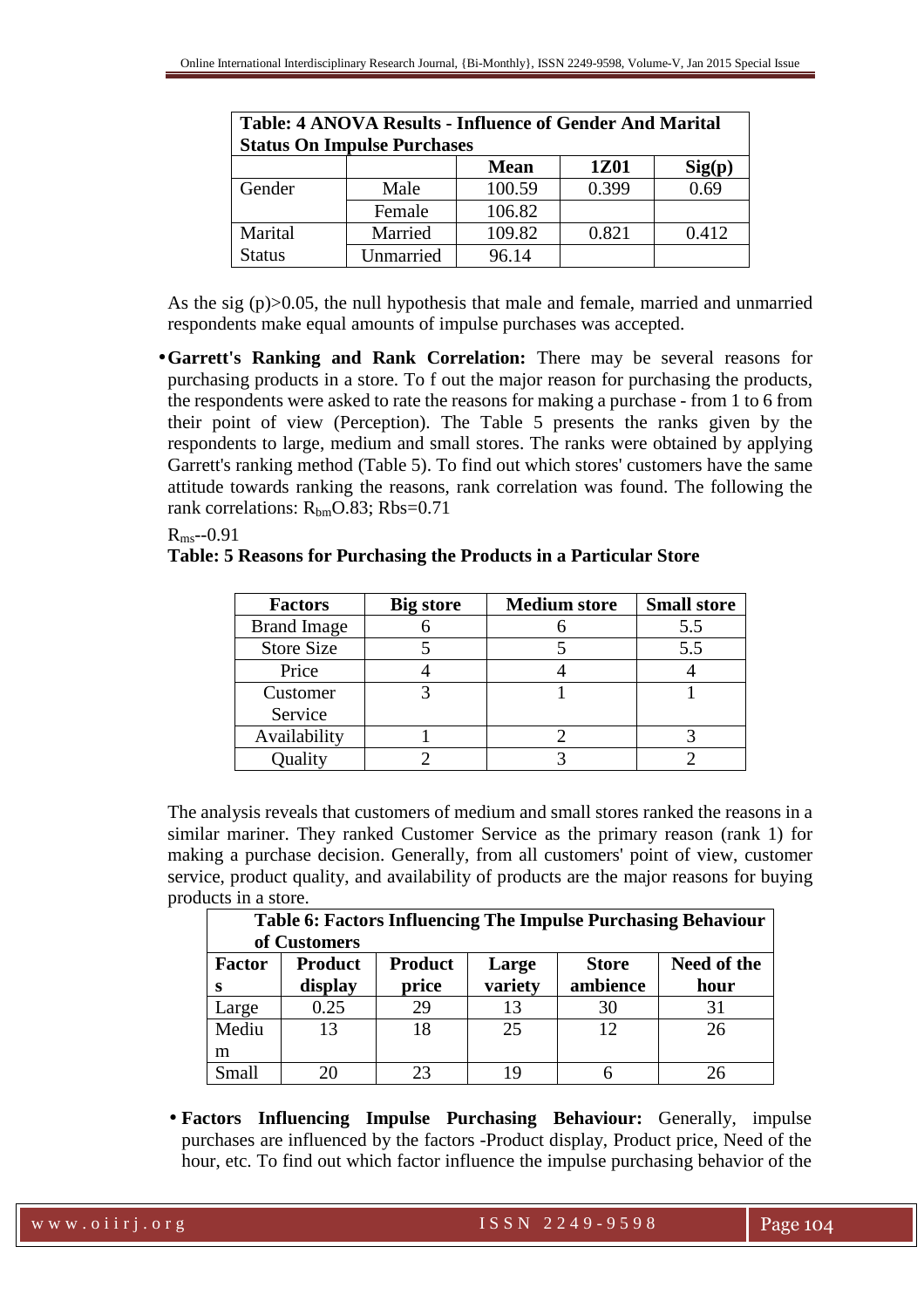| <b>Table : 7 Impact of Impulse Purchases On Total</b><br><b>Purchase</b> |       |            |  |
|--------------------------------------------------------------------------|-------|------------|--|
| <b>Store</b>                                                             | R     | ${\bf R}'$ |  |
| Large                                                                    | 0.439 | 0.193      |  |
| Medium                                                                   | 0.32  | 0.102      |  |
| Small                                                                    | 0.434 | 0.189      |  |

respondents, more respondents were asked to give their opinion on the factors. The Table 6 gives the number of respondents indicating the respective factors (Table-6),

From the Table 6, it is understood that the "Need of the hour" was the most important factor that influences the impulse purchasing decision, irrespective of the store size. Store Ambience and Price also played a vital role in influencing impulse purchases in large stores, and Product Price was one of the most important factors that influenced impulse purchasing behaviour.

• **Impact of Impulse Purchases on Total Purchase:** Planned purchase is different from unplanned purchase. The stores that provide an opportunity for impulse purchases have more competitive advantage for making profits. Therefore, a store -wise analysis was made on total purchases and impulse purchases (Table-7).

| Table 8 : ANOVA Result- Impact Of Impulse Purchases On Total<br><b>Purchase</b> |               |     |             |              |        |
|---------------------------------------------------------------------------------|---------------|-----|-------------|--------------|--------|
| <b>Store</b>                                                                    | <b>Source</b> | D.F | Mean sum of | $\mathbf{F}$ | Sig(p) |
|                                                                                 |               |     | squares     |              |        |
| <b>Big</b>                                                                      | <b>REG</b>    |     | 8690611     |              |        |
|                                                                                 | Residual      | 73  | 498133      | 17.4         | 0      |
|                                                                                 | <b>REG</b>    |     | 1227419     |              |        |
| Medium                                                                          | Residual      | 73  | 147255      | 8.3          | 0.005  |
|                                                                                 | <b>REG</b>    |     | 603215      |              |        |
| Small                                                                           | Residual      | 73  | 35556.5     | 16.9         |        |

The correlation coefficients  $R=0.439$ ,  $R=0.32$ ,  $R=0.434$  indicate that in a large store, the relationship between planned purchase and unplanned purchase was more. To ensure the regression of total purchase on impulse purchase, the ANOVA technique was applied (Table-8).The above ANOVA (Table) analysis ensures the regression of total purchase on impulse purchase. Since for all types of stores, sig  $(p)$  <0.05, the regression is significant. The following are the regression equations for Big, Medium and Small stores respectively.

# • **For Big Stores: Total Purchase = 663.857+2.05**

Impulse purchasing indicates that every unit increase in impulse purchasing increases the total purchase by 2.05 units.

# • **For Medium Stores: Total Purchase = 326.745+ 2.05**

Impulse purchasing indicates that every unit increase in impulse purchasing increases the total purchase by 2.05 units.

| Table 9 : Impulse Purchasing Vs. Age |         |  |
|--------------------------------------|---------|--|
| Age                                  | Average |  |
| $20-30$ years                        | 106.951 |  |
| $31-40$ years                        | 106.122 |  |
| $>40$ years                          | 85.2857 |  |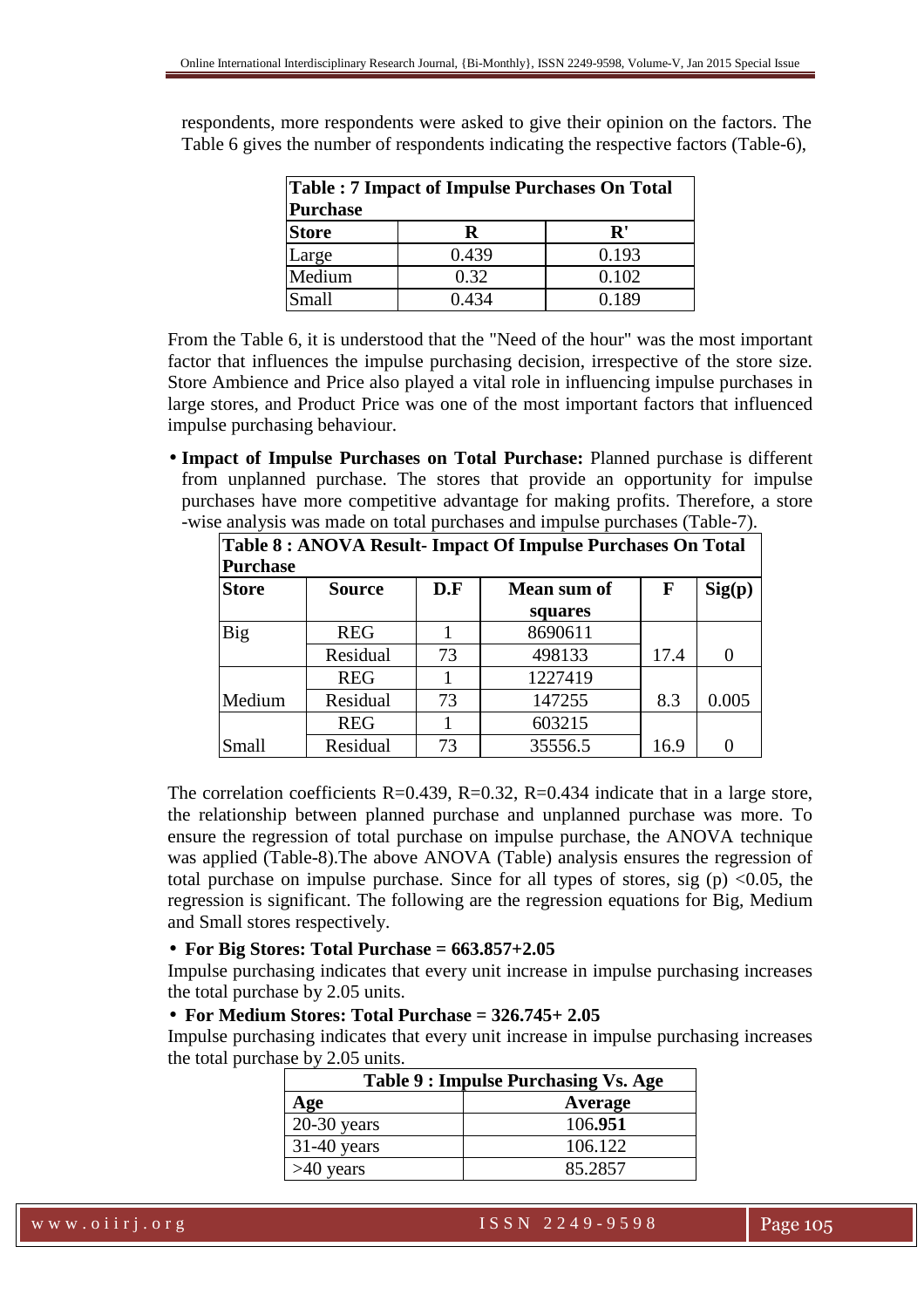| Age            | Table 10 : ANOVA Results - Impulse Purchasing Vs. |                       |             |        |                 |
|----------------|---------------------------------------------------|-----------------------|-------------|--------|-----------------|
|                | Sum of                                            | Df.                   | <b>Mean</b> | freque | <b>Signific</b> |
|                | squares                                           |                       | square      | ncy    | ance            |
| <b>Between</b> | 11031.8                                           | $\mathcal{D}_{\cdot}$ | 5515.88     | 0.403  | 0.669           |
| groups         |                                                   |                       |             |        |                 |
| Within         | 3041466                                           | 222                   | 13700.3     |        |                 |
| groups         |                                                   |                       |             |        |                 |
| <b>Total</b>   | 3052498                                           | 224                   |             |        |                 |

• **For Small Stores: Total Purchase =243.345 + 2.637 planned purchase** indicates that every unit increase in impulse purchasing increases the total purchase by 2.6 units. So, it was concluded that irrespective of the type of store, every unit of impulse purchasing increased the total purchase by 2.0 units on an average. Impulse purchasing may be influenced by age. To find out whether impulse purchasing is influenced by age, occupation and frequency of purchase, the ANOVA technique was applied (Table 9 & Table 10). As the sig(p) $>0.05$ , the null hypothesis that respondents belonging to different age groups make (on an average), the same amount of impulse purchases is rejected - i.e. age of the consumer does not influence his/her decision to make an impulse purchase.

| Table 11: Frequency of Purchases (In A Month) Vs<br><b>Impulse Purchasing</b> |             |  |
|-------------------------------------------------------------------------------|-------------|--|
| <b>Frequency</b>                                                              | Average (?) |  |
| 1 time                                                                        | 73          |  |
| $2 - 3$ times                                                                 | 136.829     |  |
| 4-5 times                                                                     | 103.361     |  |
| 6-7 times                                                                     | 100.385     |  |
| <b>Total</b>                                                                  | 103.831     |  |

| Table 12: ANOVA Result-Frequency of Purchases (In A<br><b>Month) Vs Impulse Purchasing</b> |                   |     |                       |               |                         |  |
|--------------------------------------------------------------------------------------------|-------------------|-----|-----------------------|---------------|-------------------------|--|
|                                                                                            | Sum of<br>squares | Df  | <b>Mean</b><br>square | Frequ<br>ency | <b>Signific</b><br>ance |  |
| <b>Between</b><br>groups                                                                   | 67267.4           | 3   | 22422.5               | 1.66          | 0.177                   |  |
| Within<br>groups                                                                           | 2985230           | 221 | 13507.8               |               |                         |  |
| <b>Total</b>                                                                               | 3052498           | 224 |                       |               |                         |  |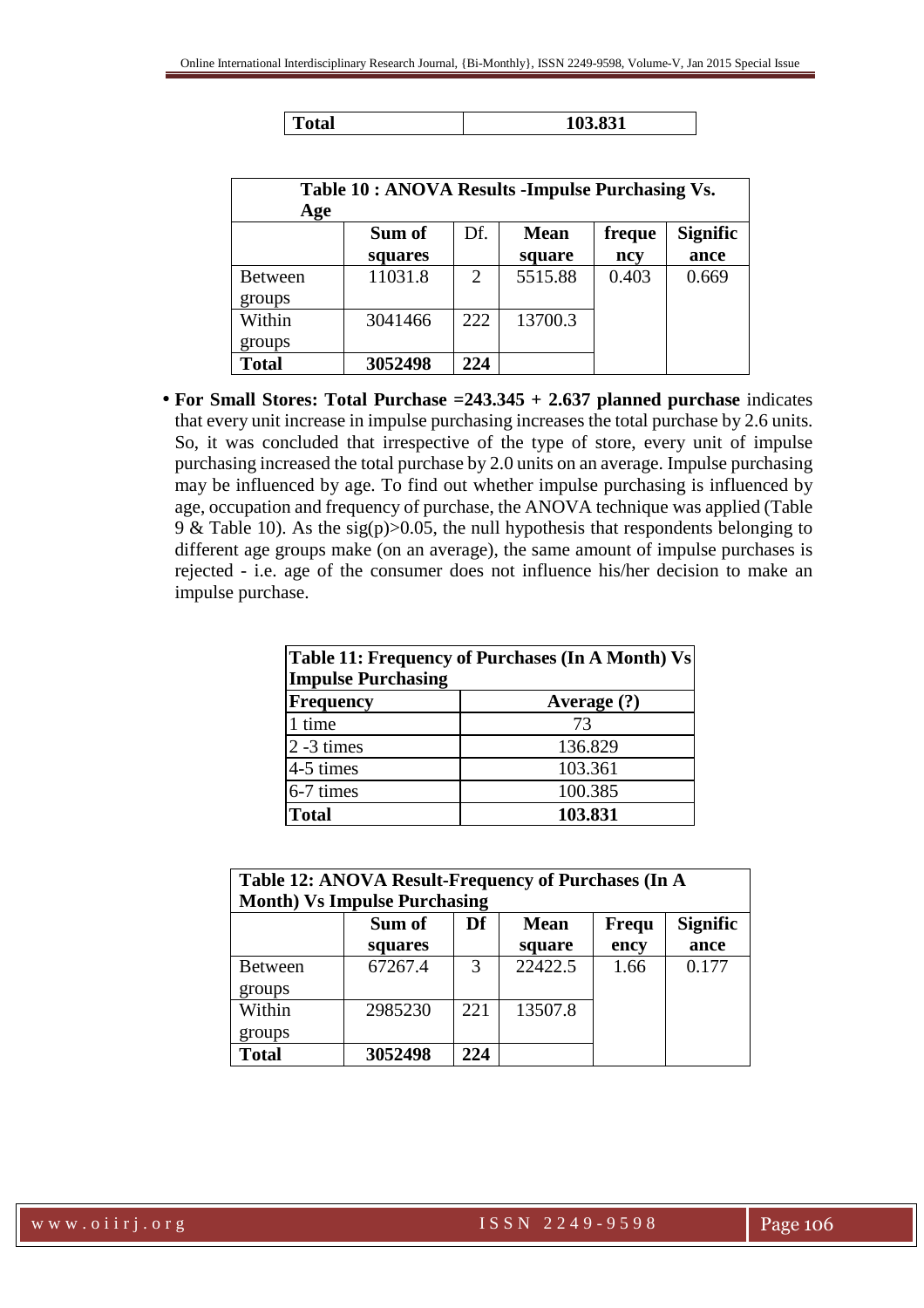| <b>Table 13 : Occupation Vs Impulse</b> |         |  |  |  |
|-----------------------------------------|---------|--|--|--|
| <b>Purchasing</b>                       |         |  |  |  |
| Occupation                              | Average |  |  |  |
| Student                                 | 97.4468 |  |  |  |
| House wife                              | 109.569 |  |  |  |
| Self Employed                           | 106.639 |  |  |  |
| Private employee                        | 102.949 |  |  |  |
| Government                              | 101.923 |  |  |  |
| employee                                |         |  |  |  |
| <b>Total</b>                            | 103.831 |  |  |  |

| <b>Table 14: ANOVA Result - Occupation Vs Impulse</b><br><b>Purchasing</b> |         |                               |             |        |                  |
|----------------------------------------------------------------------------|---------|-------------------------------|-------------|--------|------------------|
|                                                                            | Sum of  | $\mathbf{d} \cdot \mathbf{f}$ | <b>Mean</b> | freque | <b>Significa</b> |
|                                                                            | squares |                               | square      | ncy    | nce              |
| <b>Between</b>                                                             | 3986.43 |                               | 996.608     | 0.072  | 0.991            |
| groups                                                                     |         |                               |             |        |                  |
| Within groups                                                              | 3048511 | 220                           | 13856.9     |        |                  |
| <b>Total</b>                                                               | 3052498 | 224                           |             |        |                  |
|                                                                            |         |                               |             |        |                  |

• **Frequency of Purchases (In a Month) Vs. Impulse Purchasing:** Impulse purchasing influences the frequency of purchase in a particular shop in a certain period. The Table 11 shows the frequency of respondents' purchase in a month (Table 11). The ANOVA technique was applied to find out the significant difference between impulse purchasing and the frequency of making a purchase (Table 12).

| Table 15 : Items Contributing To Impulse Purchasing Behaviour |               |    |               |    |              |                                                |
|---------------------------------------------------------------|---------------|----|---------------|----|--------------|------------------------------------------------|
| <b>ITEMS</b>                                                  | <b>BIG</b>    |    | <b>MEDIUM</b> |    | <b>SMALL</b> |                                                |
|                                                               | <b>Planne</b> |    |               |    |              | unplann   Planne   unplann   planne   Unplanne |
|                                                               | d             | ed | d             | ed | d            | d                                              |
| 1. Apparel                                                    | 61            | 14 |               |    |              |                                                |
| 2. Furniture                                                  | 66            | 9  |               |    |              |                                                |
| 3.Home                                                        | 68            | 7  |               |    |              |                                                |
| appliances                                                    |               |    |               |    |              |                                                |
| 4. Electronics                                                | 54            | 21 |               | 1  |              |                                                |
| 5. Toiletries                                                 | 42            | 33 | 50            | 25 | 47           | 28                                             |
| 6. Footwear                                                   | 31            | 44 |               | 1  |              |                                                |
| 7.Cosmetics                                                   | 25            | 50 | 14            | 61 | 28           | 53                                             |
| 8. Sporting goods                                             | 24            | 51 | 31            | 44 | 30           | 45                                             |
| 9. Groceries                                                  | 44            | 31 | 56            | 19 | 49           | 26                                             |
| 10. Toys                                                      | 21            | 54 | 35            | 40 |              |                                                |
| 11. Fruits &                                                  | 51            | 24 | 42            | 33 | 48           | 27                                             |
| Vegetables                                                    |               |    |               |    |              |                                                |

www.oiirj.org ISSN 2249-9598 Page 107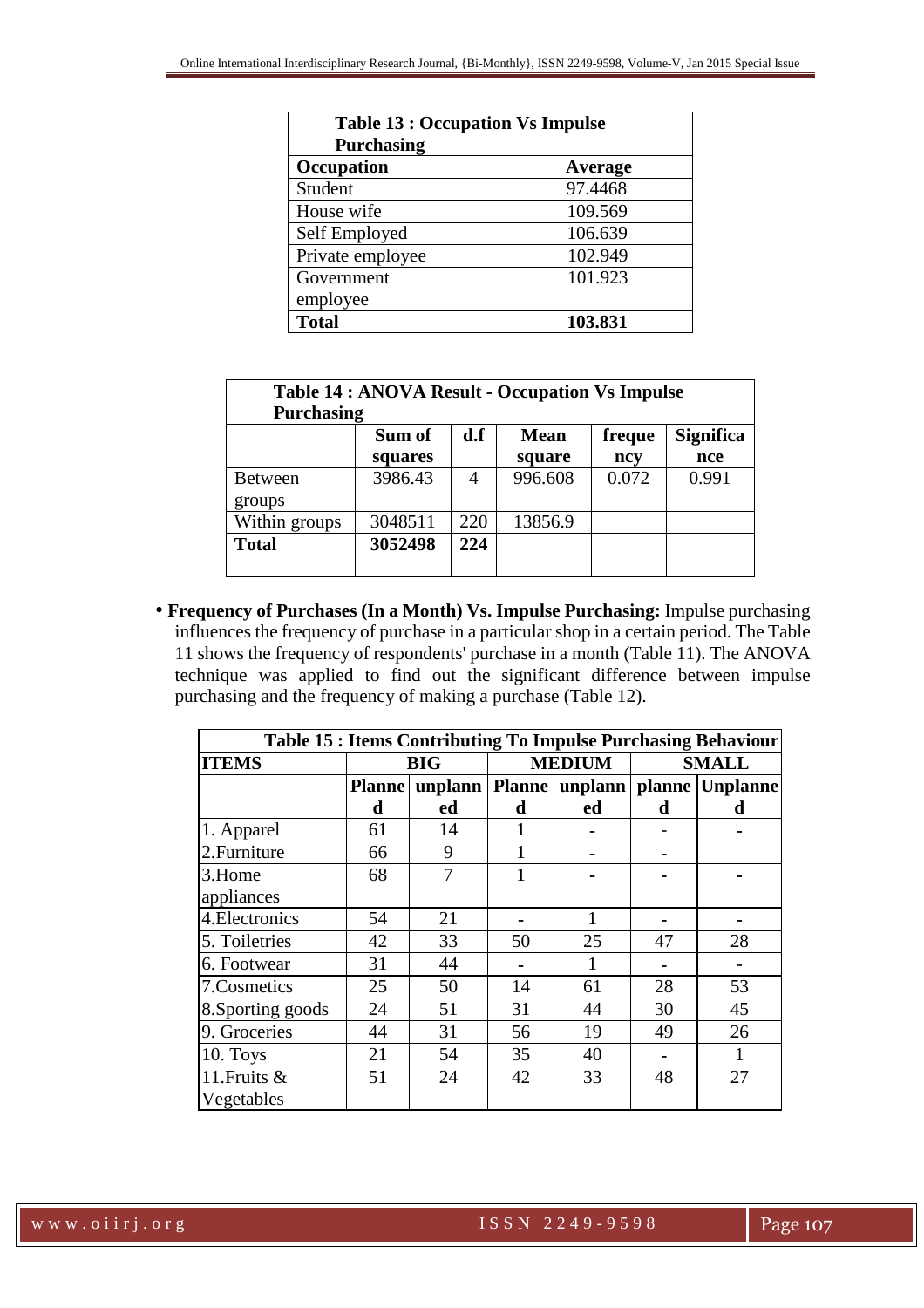As the sig  $(p) > 0.05$ , the null hypothesis that - the respondents visiting the stores at different number of times spend, on an average, some amount on impulse purchasing is accepted.

- **Occupation Vs Impulse Purchasing**: Impulse purchasing influences the frequency of purchase in a particular shop in a certain period. The Table 13 shows the frequency of making a purchase in a month. The ANOVA technique was applied to find out the significant difference between the occupation of the respondents and the impulse buying (Table 14). As the sig  $(p) > 0.05$ , the null hypothesis - that the respondents belonging to different occupations spend, on an average, some amount on impulse buying- is accepted.
- **Items Contributing To Impulse Purchasing:** The respondents were asked to give their opinion on those items which they purchased in an unplanned manner. The Table 15 shows the number of respondents in three types of stores buying various items in a planned and unplanned manner (Tablel5). From the Table 15, it is understood that irrespective of the store size, in the case of cosmetics, sporting goods, fruits, vegetables, and toiletries, the impulse purchasing behaviour was more.

# **FINDINGS**

**1)**The size of the store greatly influenced the impulse purchasing behaviour of the respondents - the larger the store, the higher will be the impulse purchasing behaviour exhibited by the respondents, and hence, the total purchases made will also be higher.

**2)**Every unit of impulse purchasing increases the total purchases by 2 units on an average.

**3)**"Customer service" was the primary reason which attracted the respondents towards a particular store.

**4)**"Need of the hour" was the primary factor/attribute that influenced the impulse purchasing behaviour of the respondents.

**5)**In the case of large stores, "Store ambience" and "product price" were the major factors that influenced the impulse buying behaviour.

**6)**Cosmetics, Sports goods, and toiletries were the items that fell into the unplanned/ impulse purchasing category.

**7)**Personal factors such as age, occupation, frequency of visits to the stores did not influence the amount spent on impulse buying.

# **SUGGESTIONS**

**1)**Training programs on customer service may be encouraged to attract the customers to the stores.

**2)**"Store ambience" may be concentrated upon to attract the customers to the stores.

**3)**A good and novel variety of cosmetics, sports goods and toiletries may be kept in the stores, which can grab the attention of the customers, and lead to impulse purchasing behaviour.

# **CONCLUSION**

The findings and analysis of the study lead to the following conclusions that size of the store influences the impulse purchasing behaviour - the larger the store, the higher will the impulse purchases made by the customers, and the amount of total purchases made increases due to impulse purchases made by the customers. Furthermore, "Store ambience", "Need of the hour", and "Customer service" were the important factors influencing the impulse purchasing behaviour. Cosmetics, sports goods and toiletries